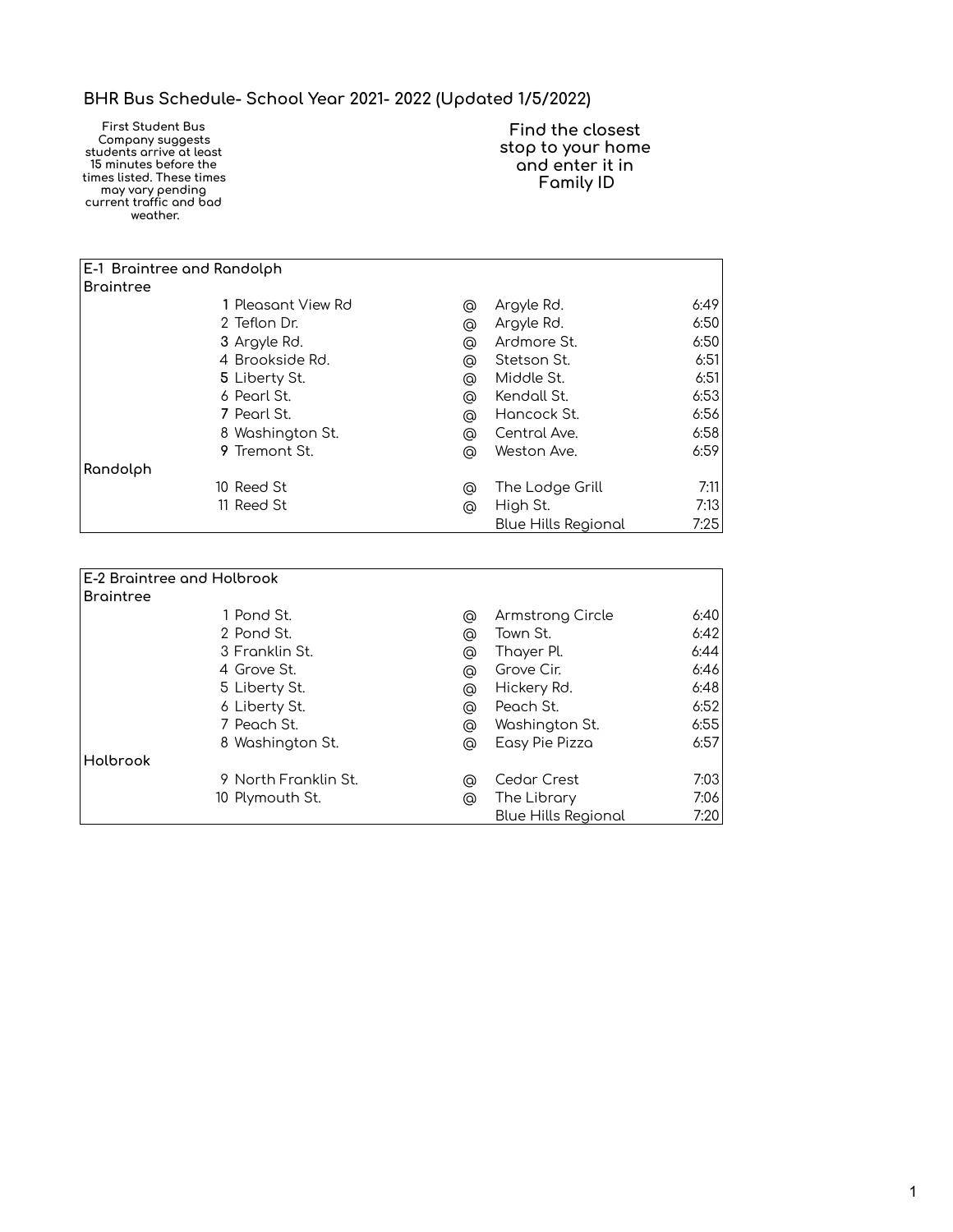| <b>E-3 Holbrook and Randolph</b> |   |                            |      |
|----------------------------------|---|----------------------------|------|
| Holbrook                         |   |                            |      |
| 1 So. Franklin St.               | @ | King Rd.                   | 6:48 |
| 2 So. Franklin St.               | @ | Dresser Ave.               | 6:49 |
| 3 So. Franklin St.               | @ | Laurel Pk.                 | 6:50 |
| 4 So. Franklin St.               | @ | South St.                  | 6:51 |
| 5 South St.                      | ⊚ | Spring St.                 | 6:52 |
| 6 South St.                      | ര | Indian Rd.                 | 6:53 |
| 6A 53 South Shore Road           |   |                            | 6:54 |
| 7 Beach Road                     | ⊚ | Hilltop                    | 6:55 |
| 8 N.Shore Rd.                    | ⊚ | English Rd                 | 6:56 |
| 9 E.Shore Rd.                    | @ | Overlook Rd.               | 6:57 |
| 10 South St.                     | ⊚ | Rockwood St.               | 6:58 |
| Randolph                         |   |                            |      |
| 11 South St.                     | ⊚ | Center St.                 | 7:01 |
| 12 Center St.                    | @ | W. Druid Hill Ave          | 7:02 |
| 13 South St.                     | @ | McDonnell Dr.              | 7:03 |
| 14 South St.                     | ⊚ | Lantern Ln.                | 7:05 |
|                                  |   | <b>Blue Hills Regional</b> | 7:20 |

| Randolph  | E-4 Randolph, Holbrook and Braintree |                 |                            |      |                                      |
|-----------|--------------------------------------|-----------------|----------------------------|------|--------------------------------------|
|           | A1 3 Fencourt Ave                    |                 |                            | 6:40 |                                      |
|           | 1 Union St.                          | ⊚               | Center St.                 | 6:41 |                                      |
| Holbrook  |                                      |                 |                            |      |                                      |
|           | 2 Union St.                          | ⊚               | Lakeview Ave.              | 6:42 |                                      |
|           | 3 Union St.                          | @               | Weston Ave.                | 6:43 |                                      |
|           | <b>3 A Aveni Cleaners</b>            |                 |                            | 6:44 |                                      |
|           | 4 Abington Ave.                      | ⊚               | Virginia Rd.               | 6:45 |                                      |
|           | 5 #101 Abington Ave.                 |                 |                            | 6:47 |                                      |
|           | <b>5A Abington Ave.</b>              | $\circledcirc$  | Sycamore St.               | 6:48 |                                      |
|           | 6 #255 Sycamore St.                  |                 |                            | 6:49 |                                      |
|           | 7 Sycamore St.                       | @               | Pond St.                   | 6:51 |                                      |
|           | 8 #171 Pine St.                      | $^{\copyright}$ | Across from apartment      | 6:53 |                                      |
|           | 9 E. Division St.                    | @               | North Franklin St.         | 6:57 |                                      |
| Braintree |                                      |                 |                            |      |                                      |
|           | 10 2036 Washington St.               |                 |                            | 6:58 |                                      |
|           | 11 South St.                         | ⊚               | Old Country Way            | 7:00 |                                      |
| Holbrook  |                                      |                 |                            |      |                                      |
|           | 12 Center St.                        | @               | Westdale Rd.               | 7:04 |                                      |
| Randolph  |                                      |                 |                            |      |                                      |
|           | 13 Union St.                         | ⊚               | Orin White                 | 7:06 |                                      |
|           | 14 Zach's Pizza                      | ⊚               | North Main St.             | 7:10 |                                      |
|           | 15 Canton St.                        | $\bigoplus$     | Turner Dr.                 |      | 7:13 Moved to Bus E-5                |
|           | <b>16 Canton St.</b>                 | $\bigoplus$     | Ridley Rd.                 |      | $\frac{7.14}{1.11}$ Moved to Bus E-5 |
|           |                                      |                 | <b>Blue Hills Regional</b> | 7:18 |                                      |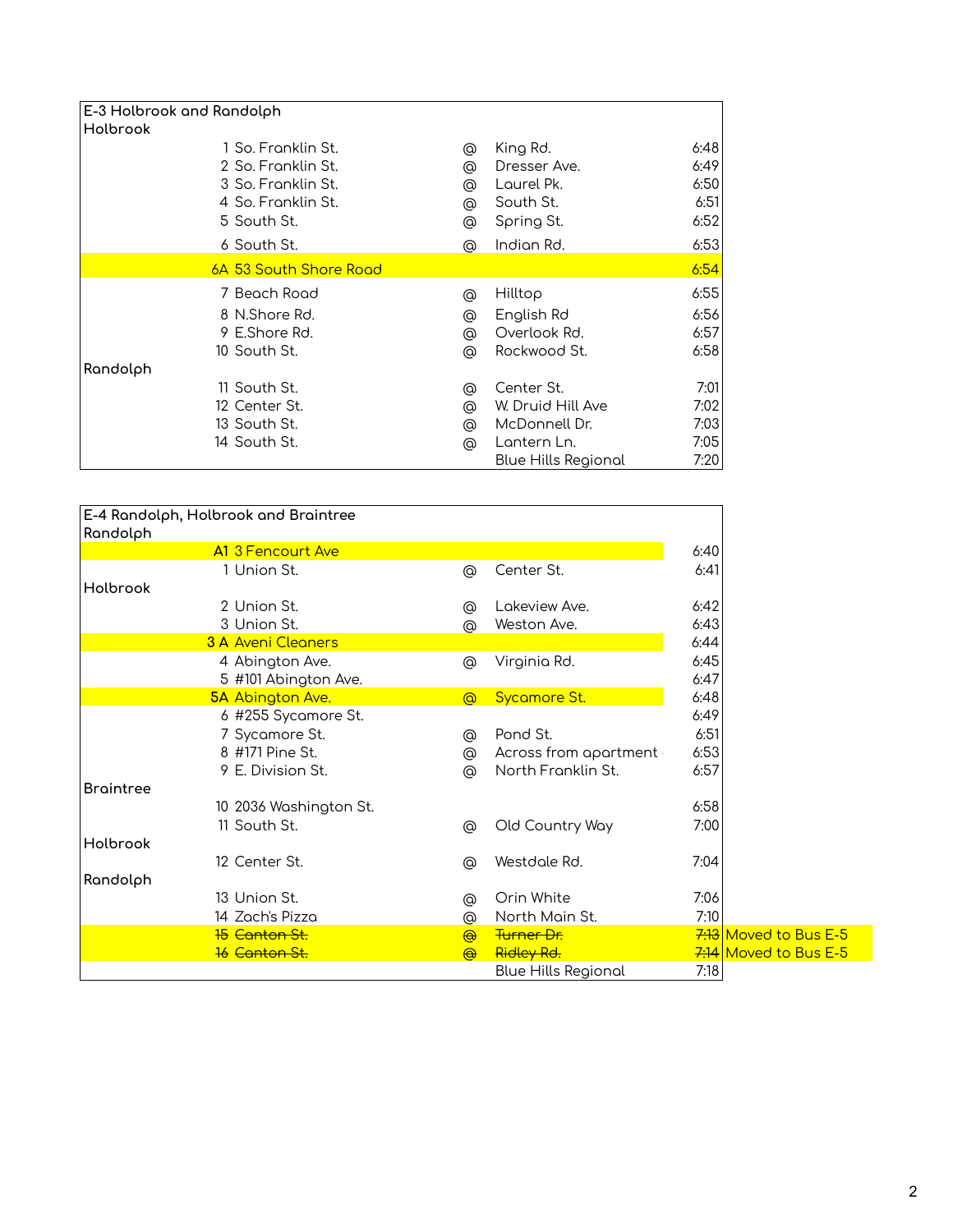| E-5 Randolph    |                |                            |      |                         |
|-----------------|----------------|----------------------------|------|-------------------------|
| Randolph        |                |                            |      |                         |
| 1 Chestnut St.  | ⊚              | Althea Rd.                 | 6:50 |                         |
| 2 Pleasant St.  | ⊚              | Jacobs Rd.                 | 6:55 |                         |
| 3 Main St.      | @              | Cottage St.                | 6:57 |                         |
| 4 Mill St.      | ⊚              | Alfred Ter.                | 6:59 |                         |
| 5 Kingcrest Rd. | ⊚              | Tucker Ter.                | 7:01 |                         |
| 6 Mill St.      | ⊚              | Tucker Ter.                | 7:03 |                         |
| 7 #21 West St.  | ⊚              | 1st Apt. complex           | 7:05 |                         |
| 8 West St.      | ⊚              | Silver St.                 | 7:07 |                         |
| 9 Cross St.     | ⊚              | Wales Ave.                 | 7:08 |                         |
| 10 Grove St.    | ര              | Smith Rd.                  | 7:10 |                         |
| 11 Canton St.   | $\circledcirc$ | Turner Dr.                 |      | 7:16 Previously Bus E-4 |
| 12 Canton St.   | $\circledcirc$ | <b>Ridley Rd.</b>          |      | 7:17 Previously Bus E-4 |
|                 |                | <b>Blue Hills Regional</b> | 7:20 |                         |

| E-6 Randolph, Avon and Canton |                     |                |                          |      |
|-------------------------------|---------------------|----------------|--------------------------|------|
| Randolph                      |                     |                |                          |      |
|                               |                     |                |                          |      |
|                               | 1 South Main St.    | ⊚              | The Breakfast Connectic  | 6:40 |
|                               | 2 South Main St.    | ⊚              | Acorn Dr.                | 6:42 |
| Avon                          |                     |                |                          |      |
|                               | 3 North Main St.    | ⊚              | The Park                 | 6:44 |
|                               | 4 East Main St.     | @              | Big Jim's                | 6:46 |
|                               | 5 Feeley St.        | @              | Molley Ave.              | 6:48 |
|                               | 6 Page St.          | @              | Highland St.             | 6:50 |
|                               | 7 Page St.          | @              | Joanna Rd.               | 6:52 |
|                               | 8 Page St.          | @              | Spagna Way               | 6:53 |
|                               | 9 Glendower St.     | @              | Juniper Rd.              | 7:00 |
|                               | 10 West Main St.    | @              | South St.                | 7:02 |
|                               | 11 Parkview         | ⊚              | South St.                | 7:05 |
|                               | 12 #230 Central St. |                |                          | 7:07 |
|                               | 13 408 Central St   |                |                          | 7:08 |
| Canton                        |                     |                |                          |      |
|                               | 14 York St.         | ⊚              | Indian Rd.               | 7:19 |
|                               |                     |                | 356 York St. for SY 2022 |      |
|                               | 15 York St.         | $\circledcirc$ | only Flintlock Lane      | 7:20 |
|                               |                     |                | Blue Hills Regional      | 7:26 |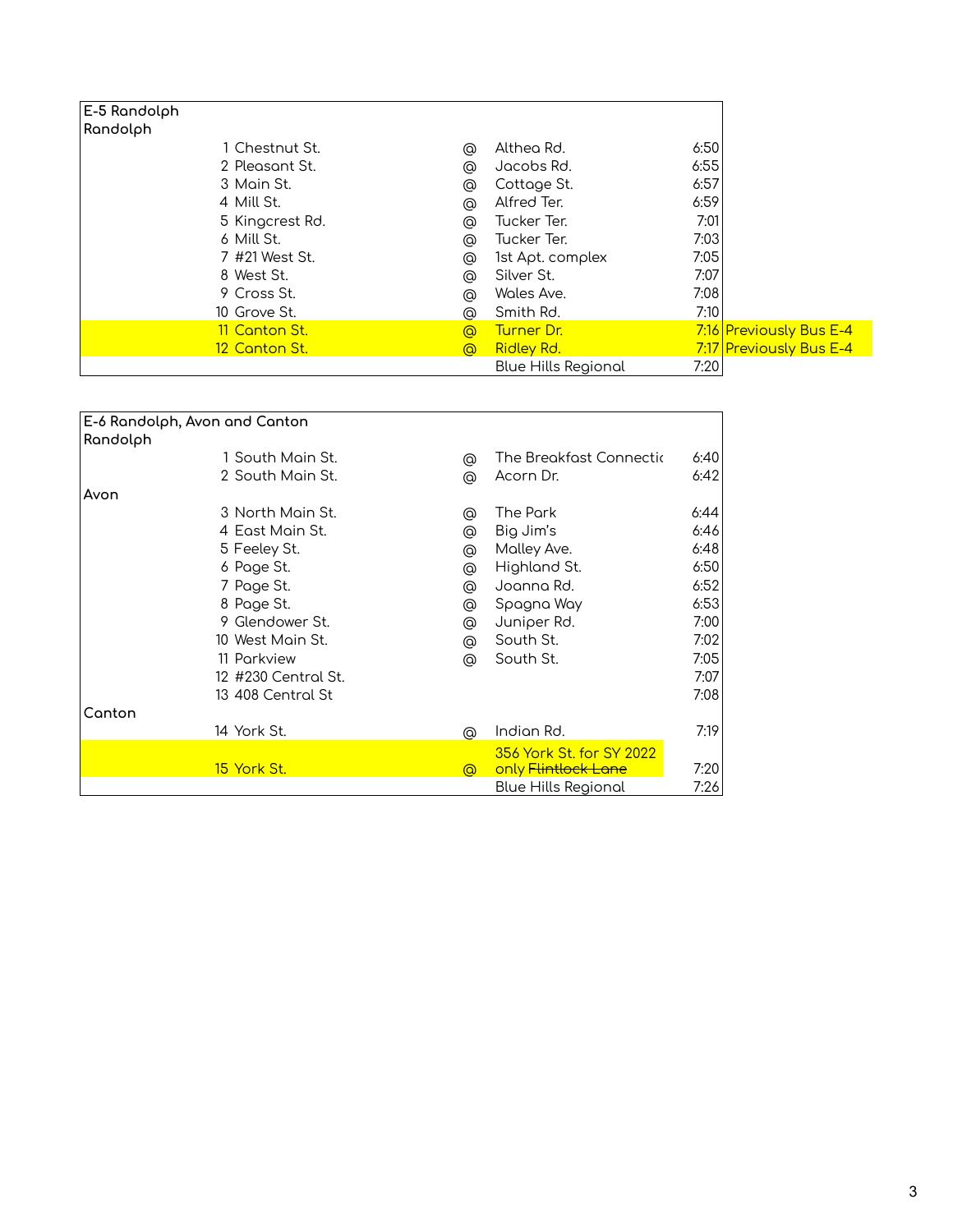| E-7 Randolph      |   |                            |      |
|-------------------|---|----------------------------|------|
| Randolph          |   |                            |      |
| 1 Oak St.         | ⊚ | Orchard St.                | 6:55 |
| 2 Eliot St.       | ⊚ | Pond Ln.                   | 6:58 |
| 3 Oak St.         | ⊚ | Cedar Ave.                 | 7:01 |
| 4 Oak St.         | ⊚ | North St.                  | 7:05 |
| 5 Maitland        | ⊚ | Forest                     | 7:07 |
| 6 North St.       | ⊚ | Scannel Rd.                | 7:09 |
| 7 North St.       | ⊚ | Pictum Rd.                 | 7:10 |
| 8 Liberty St.     | ⊚ | Rodney Ln.                 | 7:11 |
| 9 Liberty St.     | ⊚ | Belcher St.                | 7:12 |
| 10 North Main St. | ⊚ | Petrol Gas Station         | 7:14 |
| 11 Canton St.     | ⊚ | Overlook Rd.               | 7:17 |
| 12 Canton St.     | ര | Ox Bow Ln.                 | 7:22 |
|                   |   | <b>Blue Hills Regional</b> | 7:25 |

| E-8 Randolph    |   |                            |      |
|-----------------|---|----------------------------|------|
| Randolph        |   |                            |      |
| 1 High St.      | ⊚ | Rosemount Sq. Chestnu      | 6:52 |
| 2 Lafayette St. | ⊚ | Vine St.                   | 6:56 |
| 3 Highland Ave. | ⊚ | Perly Evans Dr.            | 6:57 |
| 4 Highland Ave. | ⊚ | Fitch Ter.                 | 6:49 |
| 5 Pond St.      | ⊚ | Amelian St.                | 7:08 |
| 6 Pond St.      | ⊚ | Harriman                   | 7:09 |
| 7 Lavalley Rd.  | ⊚ | Russ St.                   | 7:12 |
| 8 North Main St | ⊚ | Hill St.                   | 7:14 |
| 9 Waldo St.     | ⊚ | Mitchell St.               | 7:15 |
| 10 High St.     | ⊚ | Denise St.                 | 7:17 |
| 11 High St.     | ⊚ | Michael Rd.                | 7:18 |
|                 |   | <b>Blue Hills Regional</b> | 7:22 |

| <b>E-9 Braintree</b> |                 |                |                         |      |                                                       |
|----------------------|-----------------|----------------|-------------------------|------|-------------------------------------------------------|
| Braintree            |                 |                |                         |      |                                                       |
|                      | 1 Common St.    | @              | Walnut St.              | 6:40 |                                                       |
|                      | 2 Elm St.       | ര              | Stedman St              | 6:45 |                                                       |
|                      | 3 Elm St.       | $\circledcirc$ | <b>Commercial St.</b>   |      | carross from the school<br>$6:50$ @ the Fire Station) |
|                      | 4 Hayward St.   | ര              | <b>Fairmount Ave.</b>   | 6:55 |                                                       |
|                      | 5 Shaw St.      | ⊚              | Cotton St.              | 6:56 |                                                       |
|                      | 6 Shaw St.      | ⊚              | Allen St.               | 6:57 |                                                       |
|                      | 7 Union St.     | @              | Braintree Village Apts. | 7:00 |                                                       |
|                      | 8 Middle St.    | ര              | Marshall St.            | 7:02 |                                                       |
|                      | 9 West St.      | $\circledcirc$ | <b>Beverly Court</b>    | 7:03 |                                                       |
|                      | 10 Merritt Ave. | ⊚              | Cleveland Ave.          | 7:04 |                                                       |
|                      | 11 West St.     | ⊚              | The Goddard School      | 7:10 |                                                       |
|                      | 12 West St.     | $\circledcirc$ | Addison St.             | 7:15 |                                                       |
|                      |                 |                | Blue Hills Regional     | 7:25 |                                                       |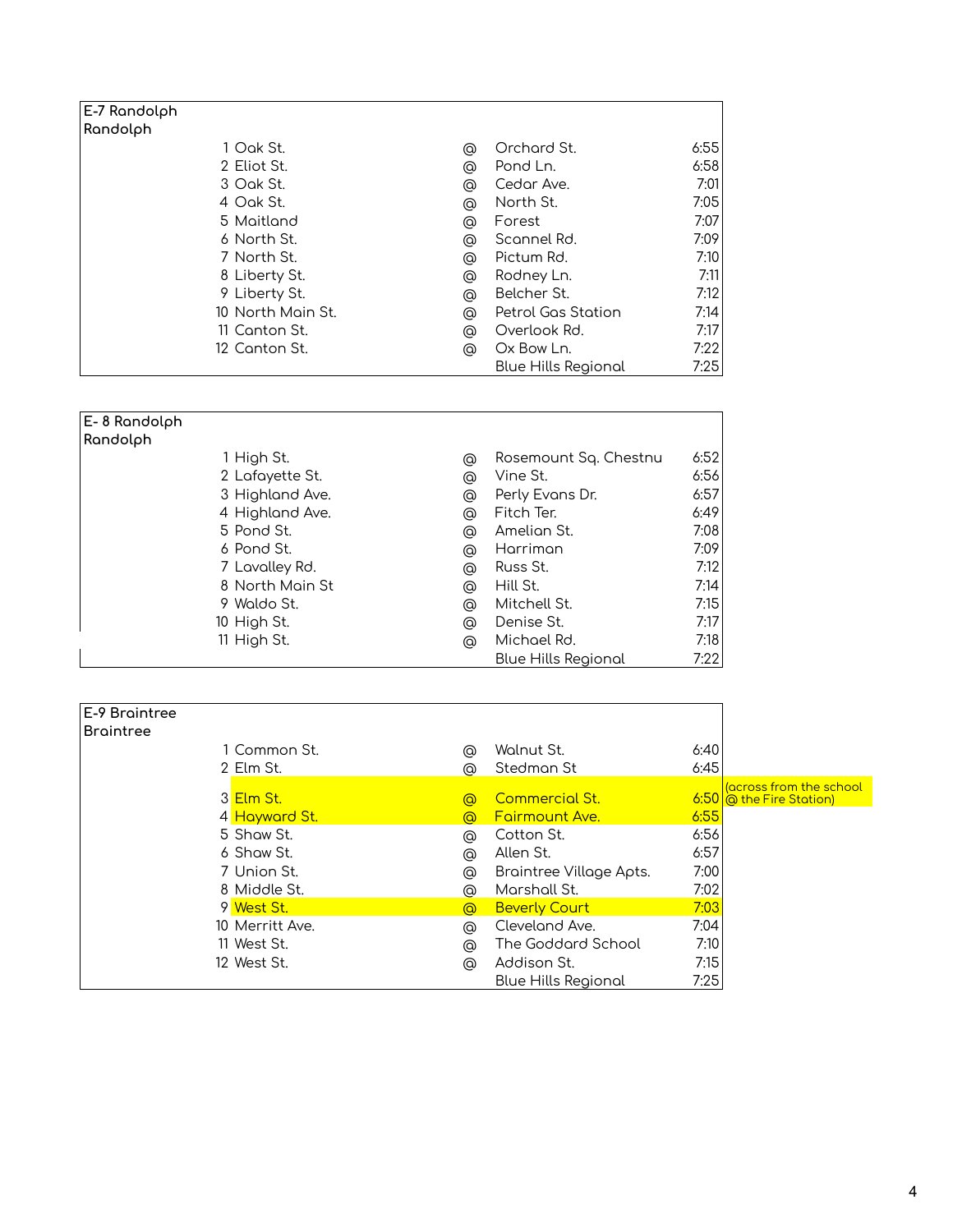| W-1 Canton        |   |                            |      |
|-------------------|---|----------------------------|------|
| Canton            |   |                            |      |
| 1 Turnpike St.    | ⊚ | Canton Wood Apt.           | 6:35 |
| 2 Turnpike St.    |   | Arboretum Way              | 6:39 |
| 3 Washington St.  | ⊚ | Pecunit St.                | 6:45 |
| 4 Dedham St.      | ⊚ | Elm St.                    | 6:50 |
| 5 Dedham St.      | @ | Kennedy School             | 6:52 |
| 6 Pleasant St.    | @ | <b>Pleasant Circle</b>     | 6:57 |
| 7 Pleasant St.    | ⊚ | Oak Rd.                    | 6:58 |
| 8 Pleasant St.    | ⊚ | Canterbury Dr.             | 7:00 |
| 9 Pleasant St.    | ⊚ | Bolivar St.                | 7:02 |
| 10 Pleasant St.   | ⊚ | Estey Way                  | 7:07 |
| 11 Canton Center  | @ | Food Mart                  | 7:12 |
| 12 Neponset St.   | @ | Honey Dew Donuts           | 7:15 |
| 13 Washington St. | ⊚ | Town Hall                  | 7:20 |
| 14 Washington St. | ⊚ | Wildwood St.               | 7:22 |
| 15 Randolph St.   | ⊚ | Old Randolph St.           | 7:26 |
|                   |   | <b>Blue Hills Regional</b> | 7:28 |

| W-2 Dedham |               |   |                     |      |                          |
|------------|---------------|---|---------------------|------|--------------------------|
| Dedham     |               |   |                     |      |                          |
|            | 1 East St.    | ⊚ | Vincent Rd.         | 6:50 |                          |
|            | 2 East St.    | ⊚ | Upland St.          | 6:52 |                          |
|            | 3 East. St.   | ⊚ | Madison St.         | 6:53 |                          |
|            | 4 Sprague St. | ⊚ | Stoughton St.       | 6:54 |                          |
|            | 5 Sprague St. | ⊚ | Hillsdale St.       | 6:56 |                          |
|            | 6 Sprague St. | ⊚ | Hopper Rd.          |      | 6:58 Near Terry's Market |
|            | 7 Turner St.  | @ | Cedar St.           | 6:59 |                          |
|            | 8 Cedar St.   | ⊚ | Oakdale Sq.         | 7:01 |                          |
|            | 9 High St.    | ⊚ | Milton St.          | 7:03 |                          |
|            | 10 High St.   | ⊚ | Maverick St.        | 7:05 |                          |
|            |               |   | Blue Hills Regional | 7:20 |                          |

|         | W-3 Westwood and Dedham        |                |                            |      |                         |
|---------|--------------------------------|----------------|----------------------------|------|-------------------------|
| Westood |                                |                |                            |      |                         |
|         | <b>A1 Canton St.</b>           | $\circledcirc$ | <b>Canton Terrace</b>      | 6:38 |                         |
|         | 1 Canton St.                   | ⊚              | Cushing Rd.                | 6:40 |                         |
|         | 2 East St                      | ⊚              | Carroll Ave.               | 6:44 |                         |
|         | 3 Washington St.               | @              | Loring St.                 | 6:46 |                         |
| Dedham  |                                |                |                            |      |                         |
|         | 4 North Entrance Robinwood Rd. |                |                            | 6:49 |                         |
|         | 5 Robinwood Rd                 | ⊚              | #213 Elm St.               | 6:50 |                         |
|         | 6 Jefferson St.                | @              | Dedham Station             | 6:53 |                         |
|         | 7 East. St.                    | ര              | High St.                   | 6:57 |                         |
|         | 8 High St.                     | $\circledcirc$ | <b>D'Angelos</b>           |      | 7:00 In Dedham Center   |
|         | Canceled use Stop 9            |                |                            |      |                         |
|         | 9 High St.                     | ര              | Dedham District Courth     |      | 7:01 631 High Street    |
|         | 10 Pine St.                    | ⊚              | Kiely Rd.                  | 7:02 |                         |
|         | 11 Pine St.                    | ര              | <b>Gas Station</b>         | 7:03 |                         |
|         | 12 Pine St.                    | @              | Eaton Rd.                  | 7:04 |                         |
|         | 13 Needham St.                 | ⊚              | Egan St.                   |      | 7:06 Across from School |
|         |                                |                | <b>Blue Hills Regional</b> | 7:20 |                         |